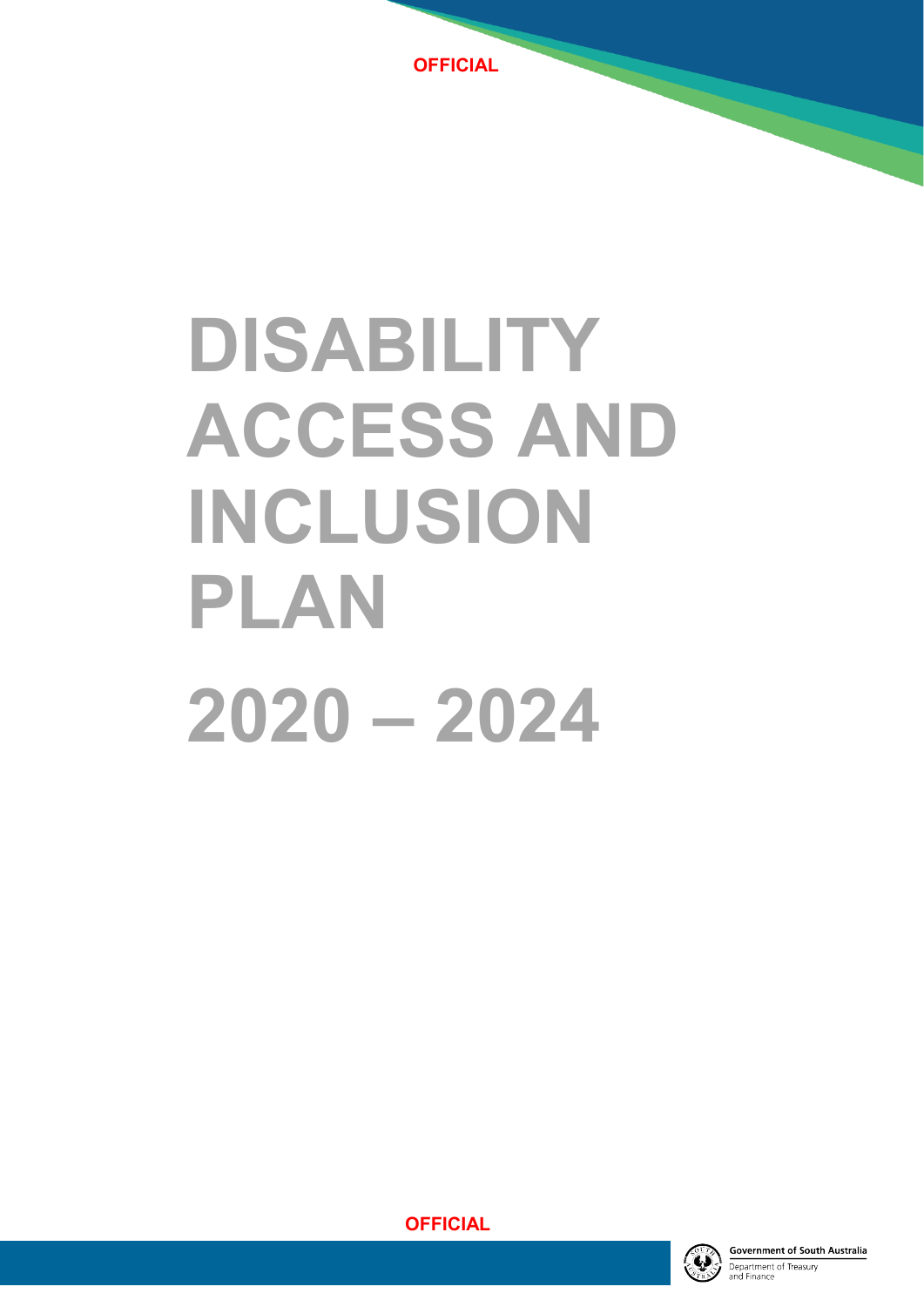**DISABILITY ACCESS AND INCLUSION PLAN 2020 – 2024**

# **Table of contents**

| Disability access and inclusion plan development and implementation  12 |  |
|-------------------------------------------------------------------------|--|
|                                                                         |  |

# **Acknowledgement of Country**

The Department of Treasury and Finance acknowledges Aboriginal people as the state's first peoples, nations and Traditional Owners of South Australian land and waters.

We recognise that their unique cultural heritage, customs, spiritual beliefs and relationship with the land are of ongoing importance today, and we pay our respects to Elders past, present and emerging leaders of the future.



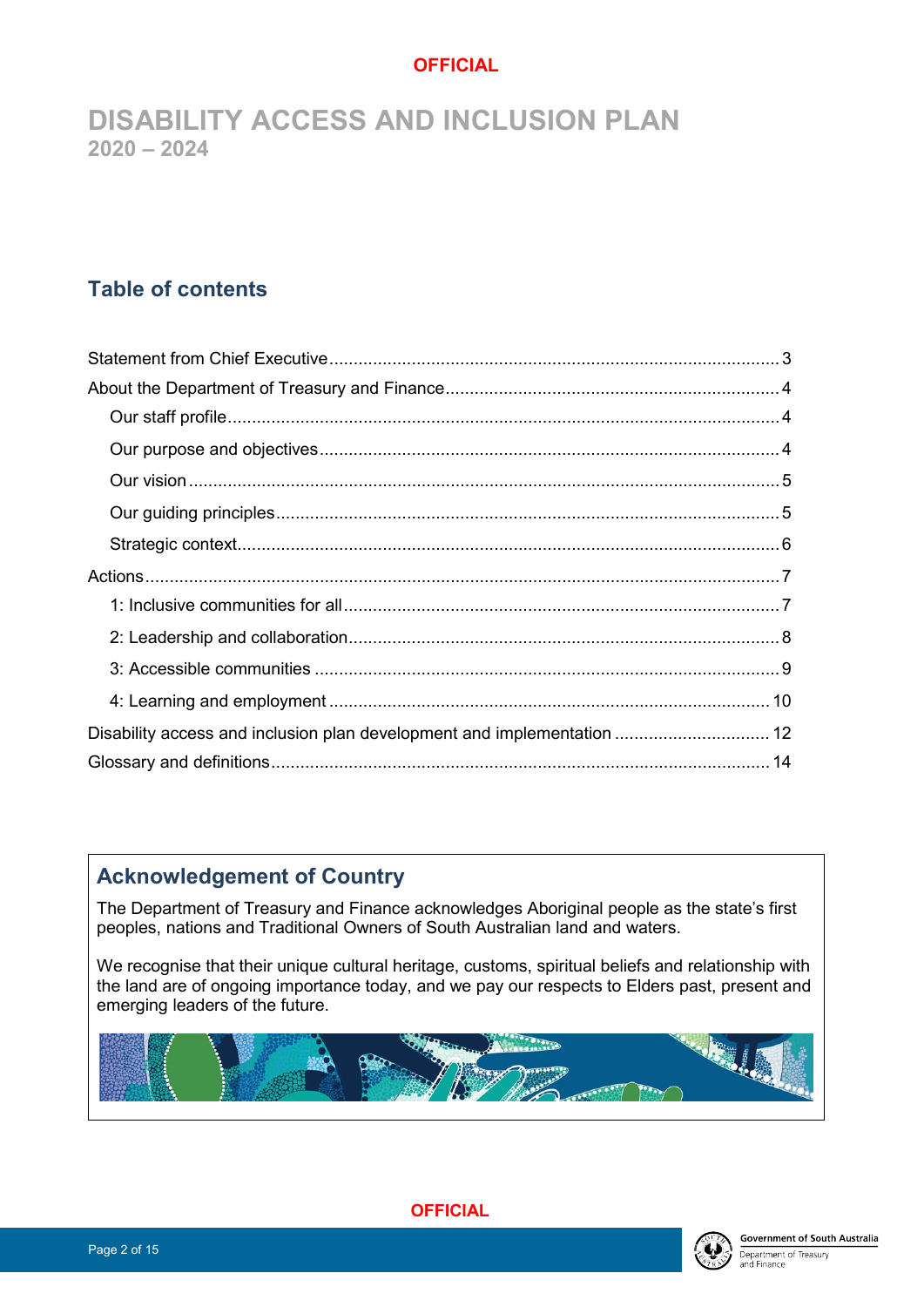# **DISABILITY ACCESS AND INCLUSION PLAN 2020 – 2024**

# <span id="page-2-0"></span>**STATEMENT FROM CHIEF EXECUTIVE**

I am pleased to deliver the Department of Treasury and Finance's first Disability Access and Inclusion Plan.

Promoting the rights of South Australians living with disability and ensuring all people enjoy the same access and inclusion experience within our community is of the upmost importance.

Through this plan, the department will continually strive to foster a work environment that embraces diversity, inclusion and upholds the rights of people living with disability to access the services and programs we deliver.

We know that through embracing the individual skills, perspectives and experiences that our employees bring to the workplace, we can improve our services to the South Australian community.

This plan demonstrates our commitment to an inclusive South Australian community in which all people living with disability are included, recognised and respected. I look forward to leading the implementation of these actions across our service.

D. Nydle

David Reynolds CHIEF EXECUTIVE

*This Disability Access and Inclusion Plan (DAIP) is available on the [Department of Treasury and](https://treasury.sa.gov.au/about/what-we-stand-for/disability-access-and-inclusion)  [Finance website,](https://treasury.sa.gov.au/about/what-we-stand-for/disability-access-and-inclusion) or in alternative formats such as Easy Read, large font, electronic format (disk or emailed), audio or Braille, on request.*

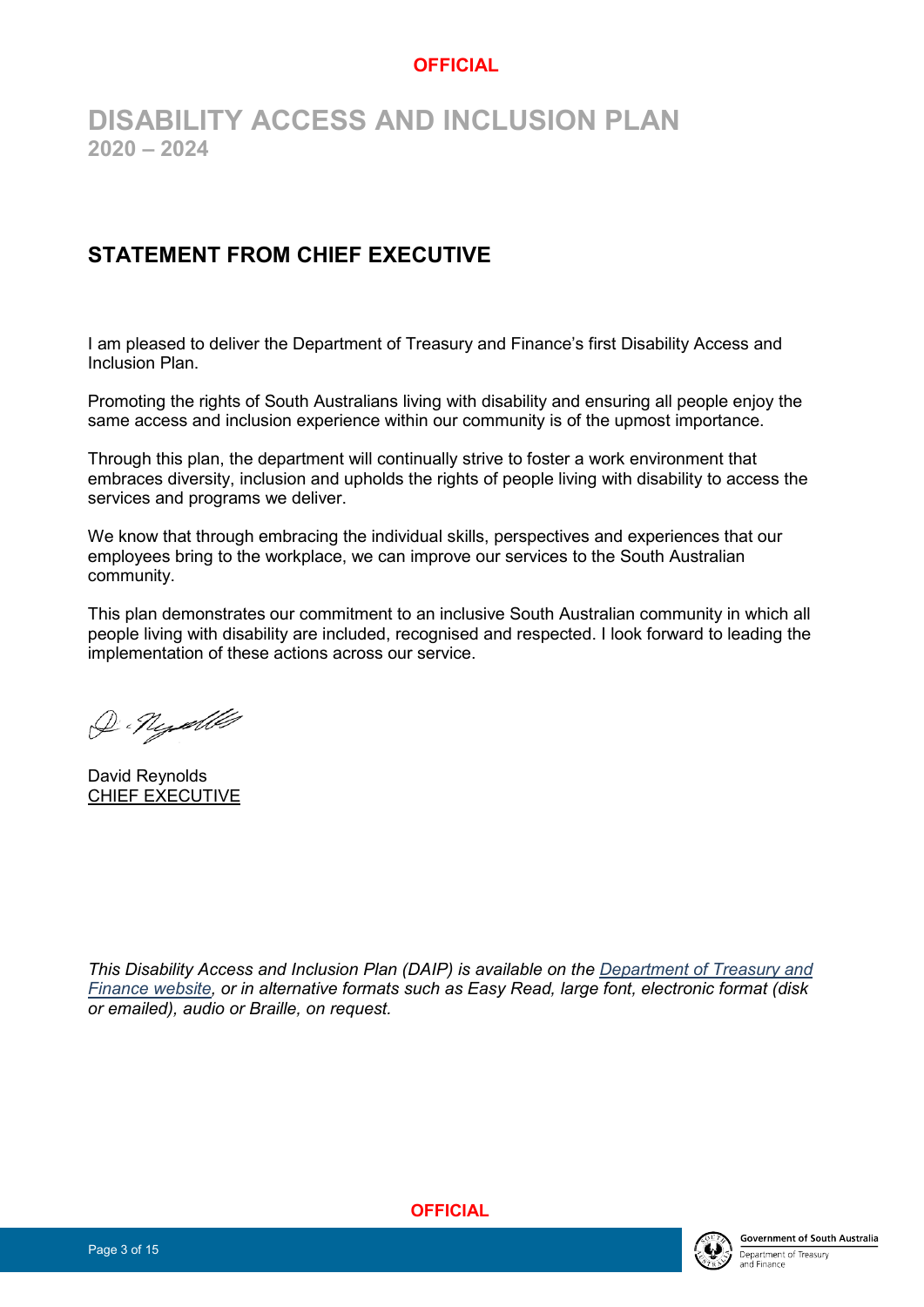# **DISABILITY ACCESS AND INCLUSION PLAN 2020 – 2024**

## <span id="page-3-0"></span>**ABOUT THE DEPARTMENT OF TREASURY AND FINANCE**

The Department of Treasury and Finance (DTF) is the lead agency for economic, social and financial policy outcomes, where we play a vital role in providing economic and fiscal policy advice to the government of South Australia. Our people conduct research, analyse information, give advice, contribute to government policy and decision-making and support the Treasurer in producing the State Budget.

Our people also provide corporate and business services in the areas of Payroll, Accounts Payable, Accounts Receivable and Financial Services so that all South Australian government departments can focus on their core business operations.

As an organisation we contribute to South Australia by providing financial services to the community, covering asset and liability management, collection of state taxes, insurance and superannuation as well as services for work health and safety and state-based industrial relations services across South Australia.

DTF staff and offices are based across metropolitan Adelaide (Adelaide CBD, Keswick, Port Adelaide) and regional South Australia (Berri, Mount Gambier, Port Lincoln, Port Pirie, Whyalla).

#### <span id="page-3-1"></span>**OUR STAFF PROFILE**

As at August 2020, DTF employed 1,795 people. Of these, 48 people, equating to 2.7% of the workforce, self-identified as having some form of disability.

We are committed to workforce diversity and reducing the barriers that prevent full participation at work for people with disability through ensuring an accessible workplace and technologies.

#### <span id="page-3-2"></span>**OUR PURPOSE AND OBJECTIVES**

DTF's purpose is 'working together to support the future prosperity and wellbeing of all South Australians'. Our objectives are to:

- 1. Empower and trust our skilled, diverse, flexible and committed people
- 2. Promote and support responsible budget and financial management
- 3. Deliver timely high-quality services to meet the needs of our clients
- 4. Collaborate to deliver high-quality advice, policy, compliance and regulation



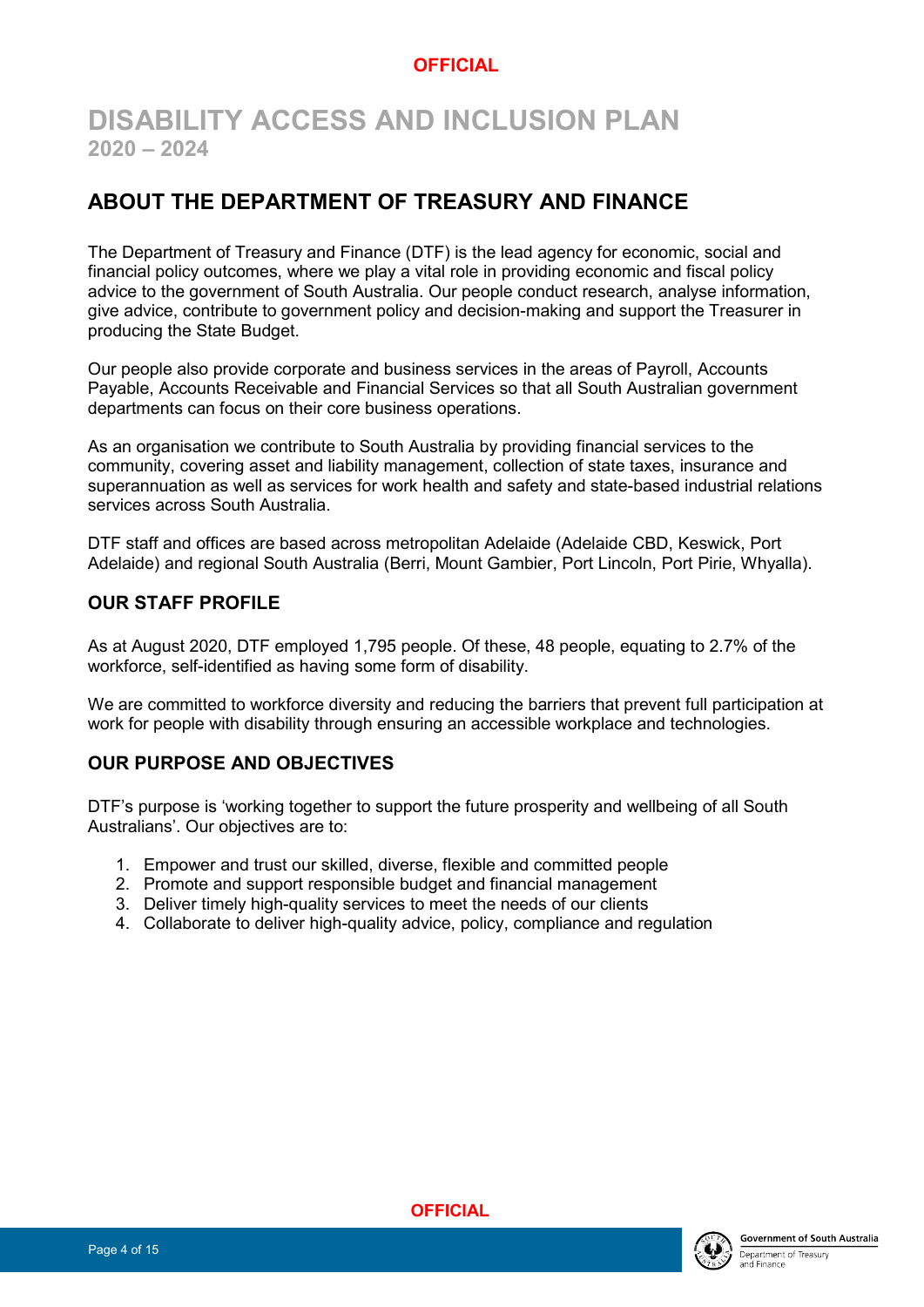# **DISABILITY ACCESS AND INCLUSION PLAN 2020 – 2024**

## <span id="page-4-0"></span>**OUR VISION**

Our vision is to enable an accessible and inclusive South Australia based on fairness and respect. To achieve this vision, DTF will focus on four key focus areas:



Through our actions DTF aims to achieve the following:

- To increase the employment opportunities and retention of people with disability, and position the department as an employer of choice for candidates with disability
- To acknowledge and respect the positive impact that employees with disability have on the work environment
- To build relationships with people with disability and expand the knowledge of all staff around the lived experience of people with disability
- To support the full economic and social participation of people with disability in the community
- To enable disability access and inclusion to become an integral part of everyday business.

#### <span id="page-4-1"></span>**OUR GUIDING PRINCIPLES**

This DAIP is based on the following principles for people living with disability to have the fundamental right to a workplace that:

- Respects their responsibility and autonomy, where their individual worth and dignity is recognised.
- Supports their participation in social and economic life, and enables them to make decisions, including supported decisions and to take risks.
- Provides access to information in appropriate forms and methods
- Respects privacy and confidentiality and enables effective complaint management and access to justice when needed.
- Their managers, colleagues and peers acknowledge and respect the crucial role of their families, carers and significant persons in supporting them in the workplace.
- Acknowledges and respects their abilities, strengths, goals and individual needs.

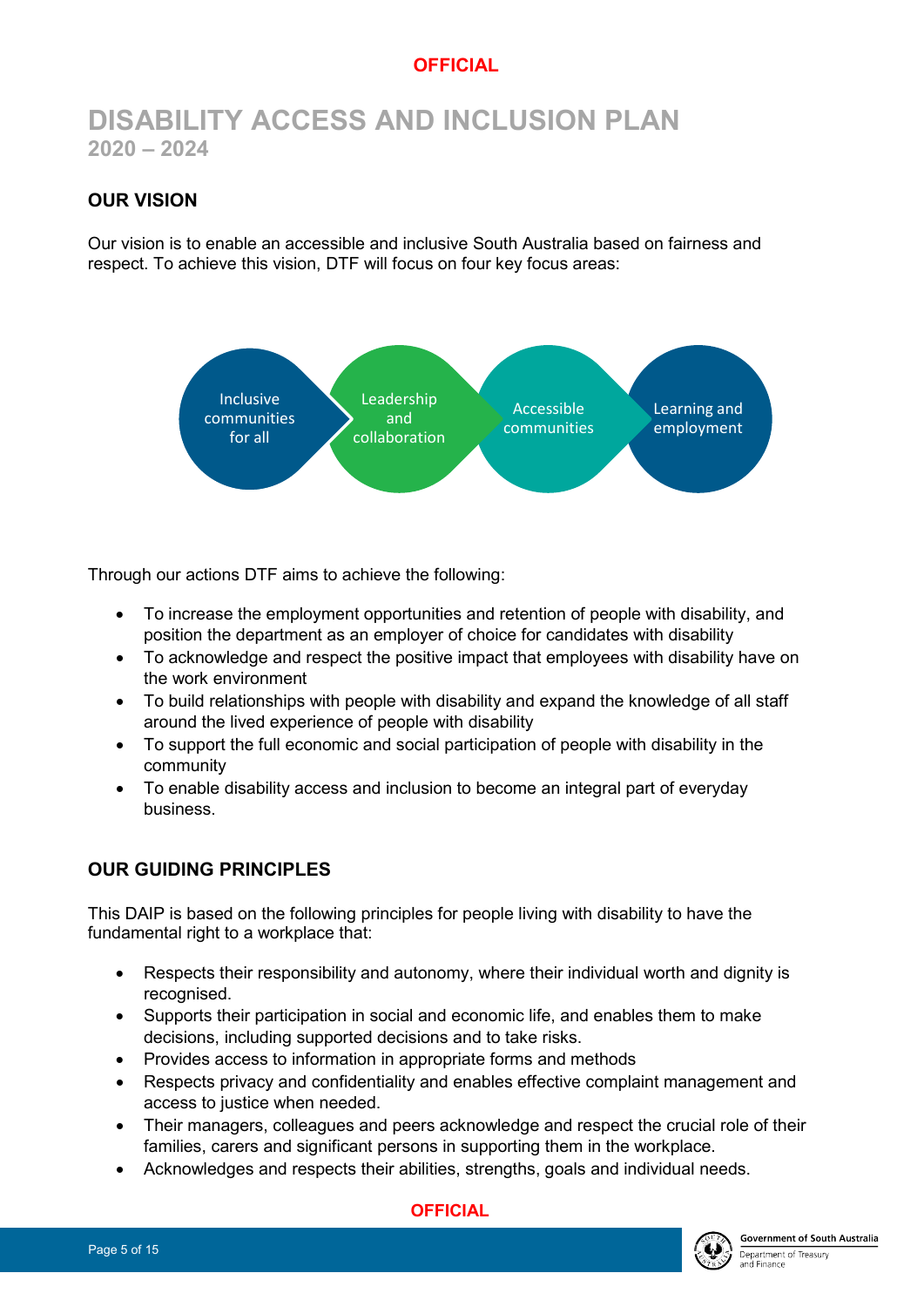# **DISABILITY ACCESS AND INCLUSION PLAN 2020 – 2024**

Further supporting this, in the development of this plan and all other relevant materials DTF supports the concept – Nothing about us without us – that is, no policy is decided by any representative without the full and direct participation of members of the group(s) affected by that policy.

Our approach will include a human rights-based approach which seeks ways to respect, support and celebrate human diversity by creating the conditions that allow meaningful participation by a wide range of people, including people living with disability.

#### <span id="page-5-0"></span>**STRATEGIC CONTEXT**

This DAIP was developed in accordance with the *Disability Inclusion Act 2018 (SA)* (the Act) and is strategically aligned to the Inclusive SA: State Disability Inclusion Plan 2019-2023 (the State Plan).

In 2018, the Act was passed because the South Australian Government recognised that a stronger commitment to access and inclusion planning for people living with disability was needed. The Act supports the United Nations Convention on the Rights of Persons with Disabilities (UNCRPD), and mandates the development of Disability Access and Inclusion Plans for State authorities under Part 5, section 16.

The State Plan sets a framework to support State authorities to implement the National Disability Strategy (NDS) by developing a Disability Access and Inclusion Plan. Annual reporting against DTF's DAIP and the State Plan will fulfil the requirements of the Act and align the South Australian Government's achievements towards the NDS's areas of policy action.

#### **Strategic alignment of DTF's Disability Access & Inclusion Plan:**



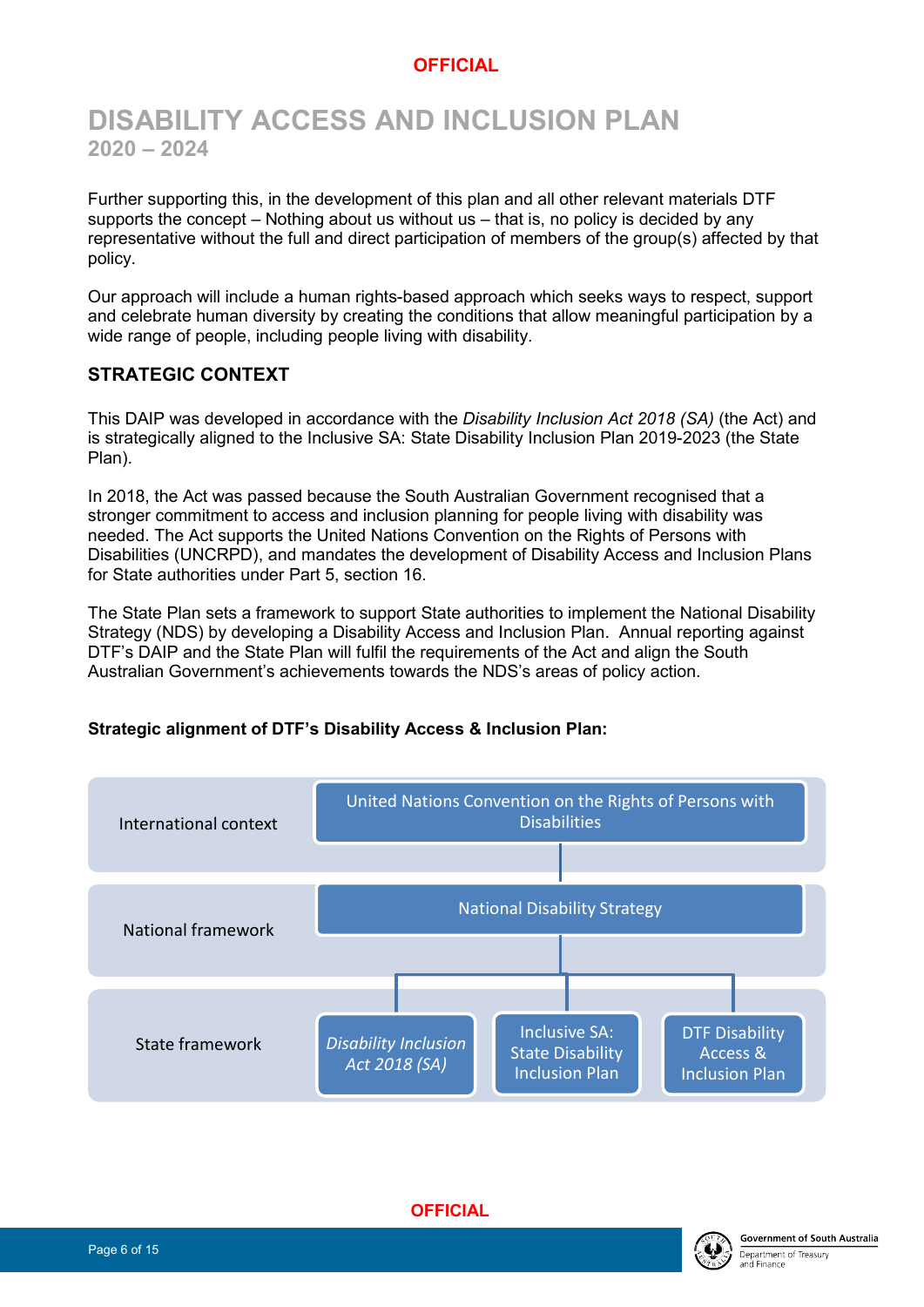# **DISABILITY ACCESS AND INCLUSION PLAN 2020 – 2024**

# <span id="page-6-0"></span>**ACTIONS**

The DTF DAIP is aligned to the themes and priority areas of the Inclusive SA: State Disability Inclusion Plan 2019–2023.

## <span id="page-6-1"></span>**1: INCLUSIVE COMMUNITIES FOR ALL**

Social inclusion is a priority for people living with disability as it affects all aspects of their lives. It is our aim that the contributions and rights of people living with disability are valued and understood by all South Australians and that their rights are promoted, upheld and protected. We also want to ensure that people living with disability are supported to advocate for their own rights.

| <b>Inclusive SA Priority 1:</b><br>Involvement in the community |  |  |
|-----------------------------------------------------------------|--|--|
|-----------------------------------------------------------------|--|--|

**Inclusive SA Priority 2:** Improving community understanding and awareness

**Inclusive SA Priority 3:** Promoting the rights of people living with disability

| <b>Action</b>                                                                                                                | <b>State</b><br><b>Priority</b><br># | <b>Responsibility</b>                                                                      | <b>Timeframe</b> | <b>Measurable Target</b>                                                                                                                                        |
|------------------------------------------------------------------------------------------------------------------------------|--------------------------------------|--------------------------------------------------------------------------------------------|------------------|-----------------------------------------------------------------------------------------------------------------------------------------------------------------|
| 1.1. DTF led community<br>events are designed to<br>enable the inclusion by all                                              | 1                                    | <b>DTF Branches</b><br>with customer-<br>facing events                                     | Mar 2022         | Promotional materials,<br>comms materials are<br>written in plain<br>language, published in<br>accessible formats and<br>channels                               |
| 1.2. Raise the understanding<br>of disability access and<br>inclusion through proactive<br>disability awareness<br>campaigns | $\overline{2}$                       | People and<br>Performance<br>(Comms &<br>Digital<br>Engagement)                            | <b>Jun 2022</b>  | Activities included within<br><b>DTF's Communications</b><br>calendar/plan.<br>Number of days of<br>significance that are<br>promoted across the<br>department. |
| 1.3. All new and existing DTF<br>employees receive<br>information about working<br>with people living with<br>disability.    | 3                                    | People and<br>Performance<br>(HR)<br>Organisational<br>Development)<br><b>Branch Heads</b> | Sept 2021        | <b>Disability Awareness</b><br>and Inclusion for<br>Employees training and<br><b>Unconscious Bias</b><br>training is provided and<br>completed by all staff.    |
| 1.4 Improve promotion of<br>DTF services to people with<br>disability                                                        | 1                                    | Equity, Diversity<br>and Inclusion<br>Committee                                            | Jun 2023         | 'Our Services' page on<br>DTF's website reviewed<br>and updates considered<br>that take into account<br>the needs/views of<br>people with disability.           |



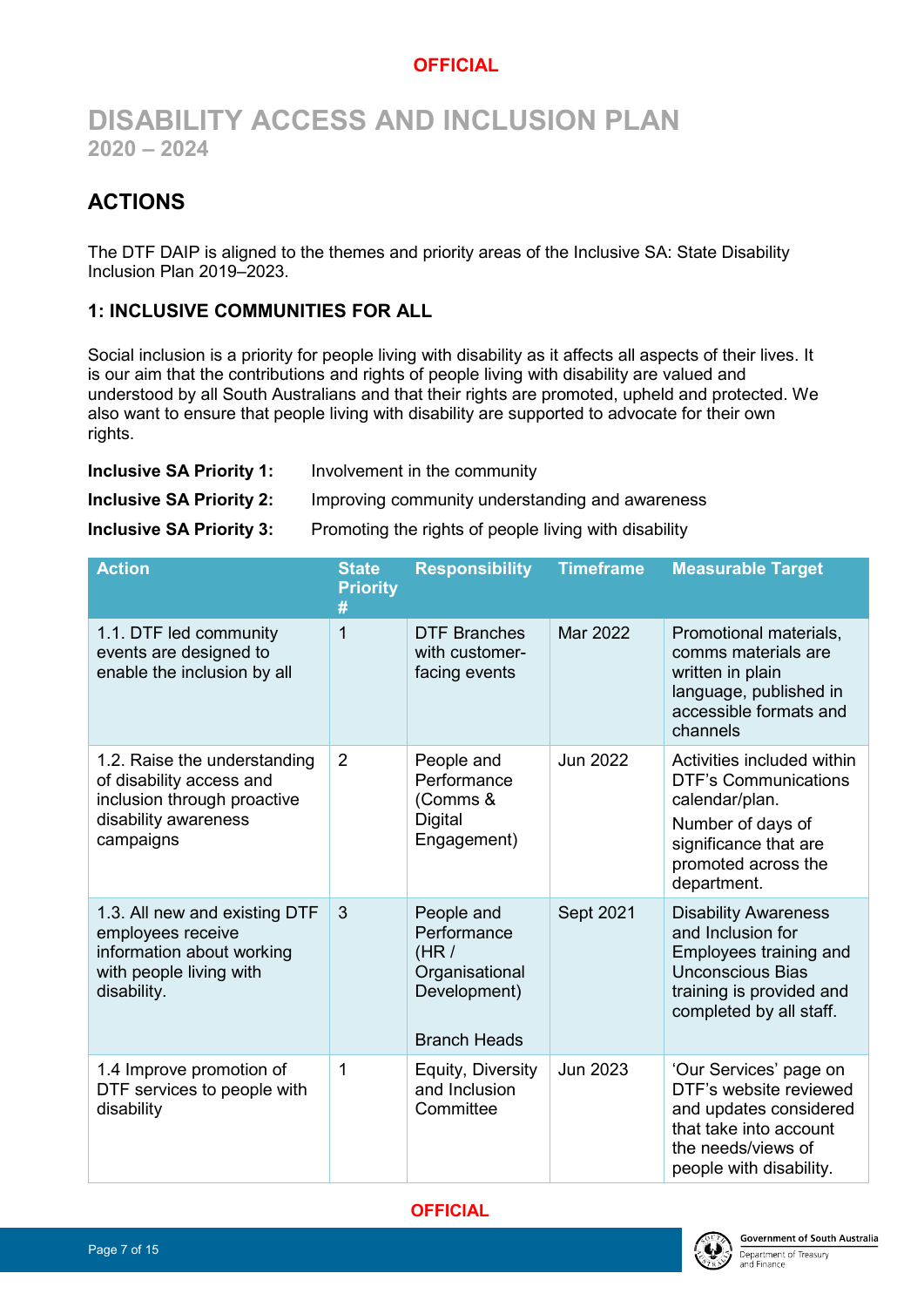# **DISABILITY ACCESS AND INCLUSION PLAN 2020 – 2024**

## <span id="page-7-0"></span>**2: LEADERSHIP AND COLLABORATION**

People living with disability want to have a greater role in leading and contributing to government and community decision-making. It is our aim that the perspectives of people living with disability are actively sought and that they are supported to participate meaningfully in government and community consultation and engagement activities.

| <b>Inclusive SA Priority 4:</b> | Participation in decision-making |
|---------------------------------|----------------------------------|
| <b>Inclusive SA Priority 5:</b> | Leadership and raising profile   |
| <b>Inclusive SA Priority 6:</b> | Engagement and consultation      |

| <b>Action</b>                                                                                                                                                                                                    | <b>State</b><br><b>Priority</b><br># | <b>Responsibility</b>                                                                                                       | <b>Timeframe</b>     | <b>Measurable Target</b>                                                                                                                                                                                 |
|------------------------------------------------------------------------------------------------------------------------------------------------------------------------------------------------------------------|--------------------------------------|-----------------------------------------------------------------------------------------------------------------------------|----------------------|----------------------------------------------------------------------------------------------------------------------------------------------------------------------------------------------------------|
| 2.1. Support young people<br>living with disability to<br>actively participate in<br>decision-making.                                                                                                            | $\overline{4}$                       | People and<br>Performance<br>(Organisational<br>Development) -<br>in consultation<br>with DTF<br><b>Branches</b>            | Dec 2022             | Investigate with DTF<br>Branches any available<br>opportunities to support<br>young people with<br>disability through the<br>services we deliver.                                                        |
| 2.2. Support and encourage<br>employees living with<br>disability to participate in<br>leadership development<br>opportunities such as the<br>Governor's Leadership<br><b>Foundation Program</b><br>Scholarships | 5                                    | People and<br>Performance<br>(Organisational<br>Development)                                                                | <b>June 2022</b>     | Leadership development<br>opportunities available to<br>employees with disability<br>are promoted across<br>DTF, including a<br>statement of<br>encouragement for<br>people with disability to<br>apply. |
| 2.3. Engage and consult<br>with people with disability to<br>increase participation in<br>decision-making within DTF                                                                                             | $4$ and $6$                          | Equity, Diversity<br>and Inclusion<br>Committee                                                                             | <b>June 2021</b>     | Number of people with<br>disability consulted in<br>development and<br>reviews of this plan.<br>Identified position on the<br>ED&I Committee for a<br>person with disability.                            |
| 2.4 Raise awareness and<br>profile of people with<br>disability                                                                                                                                                  | 5                                    | Equity, Diversity<br>and Inclusion<br>Committee<br>People and<br>Performance<br>(Communications<br>& Digital<br>Engagement) | Dec 2021<br>Dec 2021 | Guest speaker with<br>disability invited to share<br>with staff.<br>Good news story from<br>people with disability in<br>our workplace or in the<br>community promoted<br>across DTF.                    |

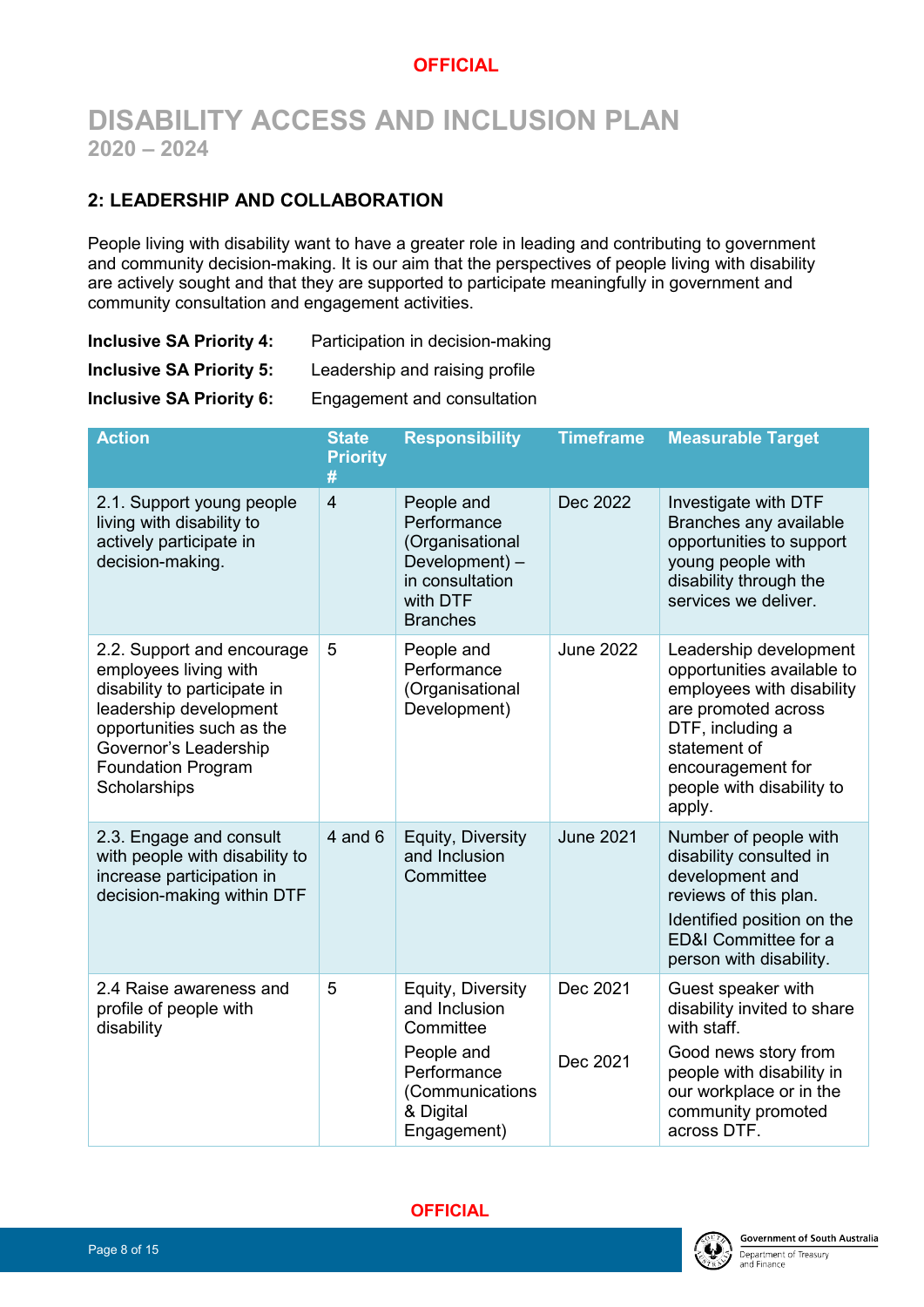# **DISABILITY ACCESS AND INCLUSION PLAN 2020 – 2024**

## <span id="page-8-0"></span>**3: ACCESSIBLE COMMUNITIES**

The accessibility of the built environment, quality services and information is key to ensuring people living with disability are included and have the opportunity to equally participate in all aspects of community life. It is our aim to increase accessibility to public and community infrastructure, transport, services, information, sport and recreation and the greater community.

**Inclusive SA Priority 8:** Accessible and available information

**Inclusive SA Priority 9:** Access to services

| <b>Action</b>                                                                                                                                                                                                                                                                                                                                                                                                                     | <b>State</b><br><b>Priority</b> | <b>Responsibility</b>                                                                                                                 | <b>Timeframe</b> | <b>Measurable Target</b>                                                                                                                                                                                                           |
|-----------------------------------------------------------------------------------------------------------------------------------------------------------------------------------------------------------------------------------------------------------------------------------------------------------------------------------------------------------------------------------------------------------------------------------|---------------------------------|---------------------------------------------------------------------------------------------------------------------------------------|------------------|------------------------------------------------------------------------------------------------------------------------------------------------------------------------------------------------------------------------------------|
| 3.1. Continue best practice in<br>implementing future workplace<br>infrastructure and accessibility<br>considerations for staff living<br>with disability                                                                                                                                                                                                                                                                         | #<br>$\overline{7}$             | <b>Facilities</b><br>Services (in<br>consultation with<br><b>Branch Heads)</b>                                                        | Sept 2023        | <b>All DTF worksites</b><br>assessed for<br>compliance under the<br><b>Disability</b><br>Discrimination Act and<br><b>Universal Design</b><br>principles and<br>implement a plan for<br>sites that require<br>ongoing improvement. |
| 3.2. Improve online accessibility<br>of DTF online information,<br>including through<br>implementation of the Online<br>Accessibility Policy and related<br>guidelines.                                                                                                                                                                                                                                                           | 8                               | People and<br>Performance<br>(Communications<br>& Digital<br>Engagement)<br><b>DTF</b> branches<br>with public facing<br>information. | <b>June 2024</b> | Publications, articles,<br>intranet and websites<br>meet the WCAG-2.0<br>level AA accessibility<br>standards and<br>information is<br>available in accessible<br>formats.                                                          |
| 3.3. Consider including in<br>workplace infrastructure<br>maintenance/upgrade<br>schedules the installation of<br>signs on the front of public<br>buildings indicating disability<br>access (where this has been<br>assessed by an accredited<br>access consultant) and<br>installation of multimedia<br>devices in queues at service<br>outlets to include people who<br>are deaf, hard of hearing,<br>vision-impaired or blind. | 9                               | <b>Facilities</b><br>Services (in<br>consultation with<br>building owners)                                                            | <b>June 2024</b> | Number of public<br>interfaces across DTF<br>sites assessed and<br>inclusion of<br>multimedia devices<br>considered where<br>required.                                                                                             |

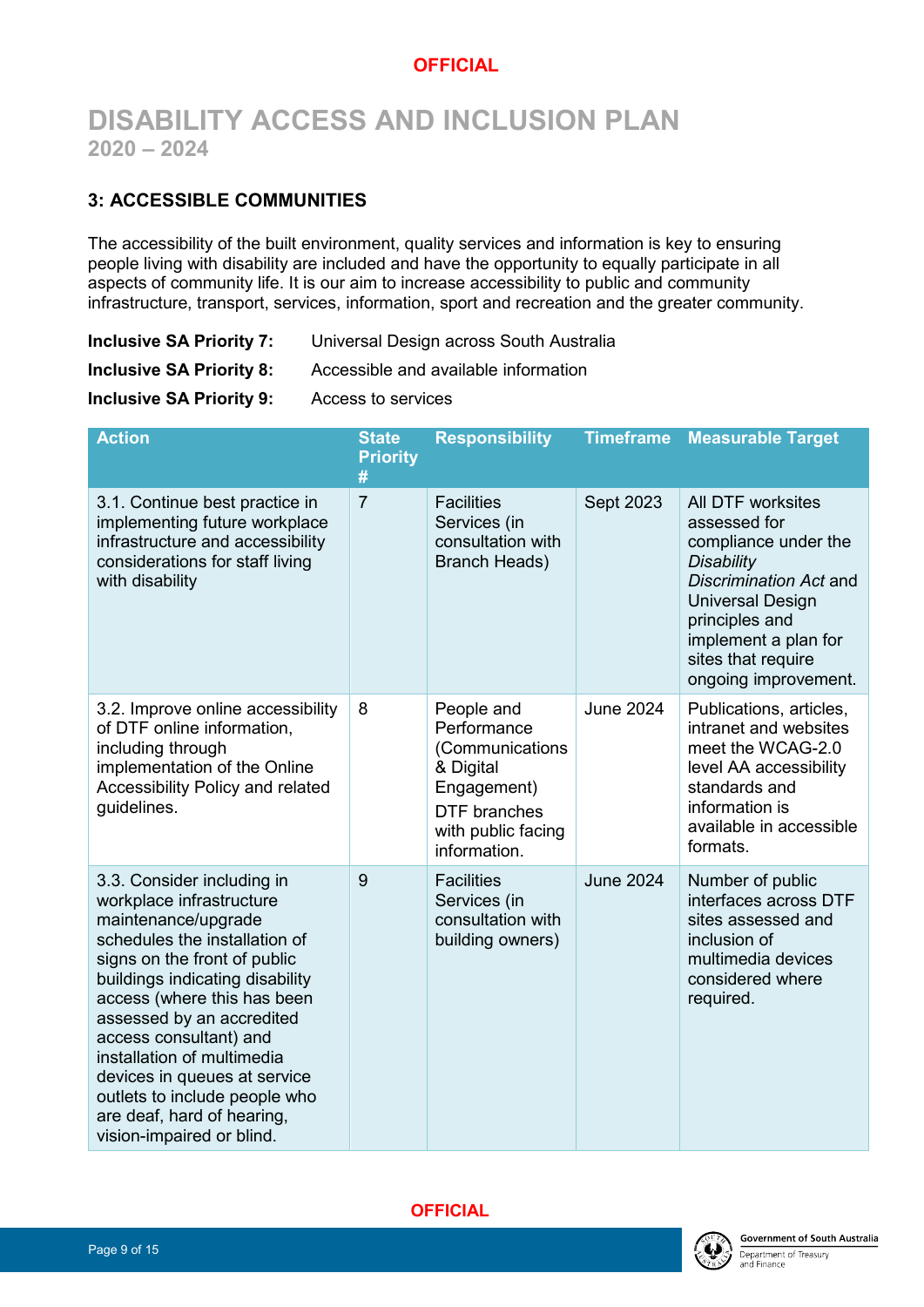# **DISABILITY ACCESS AND INCLUSION PLAN 2020 – 2024**

## <span id="page-9-0"></span>**4: LEARNING AND EMPLOYMENT**

Workforce participation is fundamental to social inclusion. It provides economic independence and choice, social connections and friendships, value, identity and belonging. It is our aim that people living with disability have access to inclusive places of study and that education and training provides pathways to meaningful and inclusive employment and volunteering opportunities.

| <b>Inclusive SA Priority 10:</b> | Better supports within educational and training settings                                                     |
|----------------------------------|--------------------------------------------------------------------------------------------------------------|
| <b>Inclusive SA Priority 11:</b> | Skill development through volunteering and support in navigating<br>the pathway between learning and earning |
| <b>Inclusive SA Priority 12:</b> | Improved access to employment opportunities and better support<br>within workplaces                          |

| <b>Action</b>                                                                                                                                                                                                                                                                   | <b>State</b><br><b>Priority</b><br># | <b>Responsibility</b>                                        | <b>Timeframe</b> | <b>Measurable Target</b>                                                                                                                                                                                                                                                                                                                                                                                                            |
|---------------------------------------------------------------------------------------------------------------------------------------------------------------------------------------------------------------------------------------------------------------------------------|--------------------------------------|--------------------------------------------------------------|------------------|-------------------------------------------------------------------------------------------------------------------------------------------------------------------------------------------------------------------------------------------------------------------------------------------------------------------------------------------------------------------------------------------------------------------------------------|
| 4.1. Ensure that all of DTF's<br>professional development<br>opportunities are fully<br>accessible for employees<br>living with disability                                                                                                                                      | 10                                   | People and<br>Performance<br>(Organisational<br>Development) | Sept 2023        | WCAG-2.0 compliant<br>learning management<br>system implemented.                                                                                                                                                                                                                                                                                                                                                                    |
| 4.2. Facilitate meaningful<br>volunteering opportunities<br>for people living with<br>disability.                                                                                                                                                                               | 11                                   | Equity, Diversity<br>and Inclusion<br>Committee              | Mar 2022         | Future volunteering<br>opportunities are<br>investigated within DTF for<br>people with disability.                                                                                                                                                                                                                                                                                                                                  |
| 4.3. Increase employment<br>opportunities across all<br>levels in DTF through the<br>targeting of job<br>opportunities for people<br>living with disability under<br>section 65 of the Public<br>Sector Act 2009 (SA) which<br>provides for employment<br>opportunity programs. | 12                                   | <b>Branch Heads</b><br>People and<br>Performance<br>(HR)     | <b>Jun 2024</b>  | Number of job<br>opportunities targeted<br>through the Public Sector<br>Act 2009 provision for<br>employment opportunity<br>programs.<br><b>SA Public Sector Disability</b><br><b>Employment Toolkit</b><br>promoted to all DTF<br>Branches.<br>Recruitment policy and<br>procedure updated to<br>include awareness and<br>utilisation of candidates<br>referred via Disability<br><b>Employment Service</b><br>Provider Registers. |



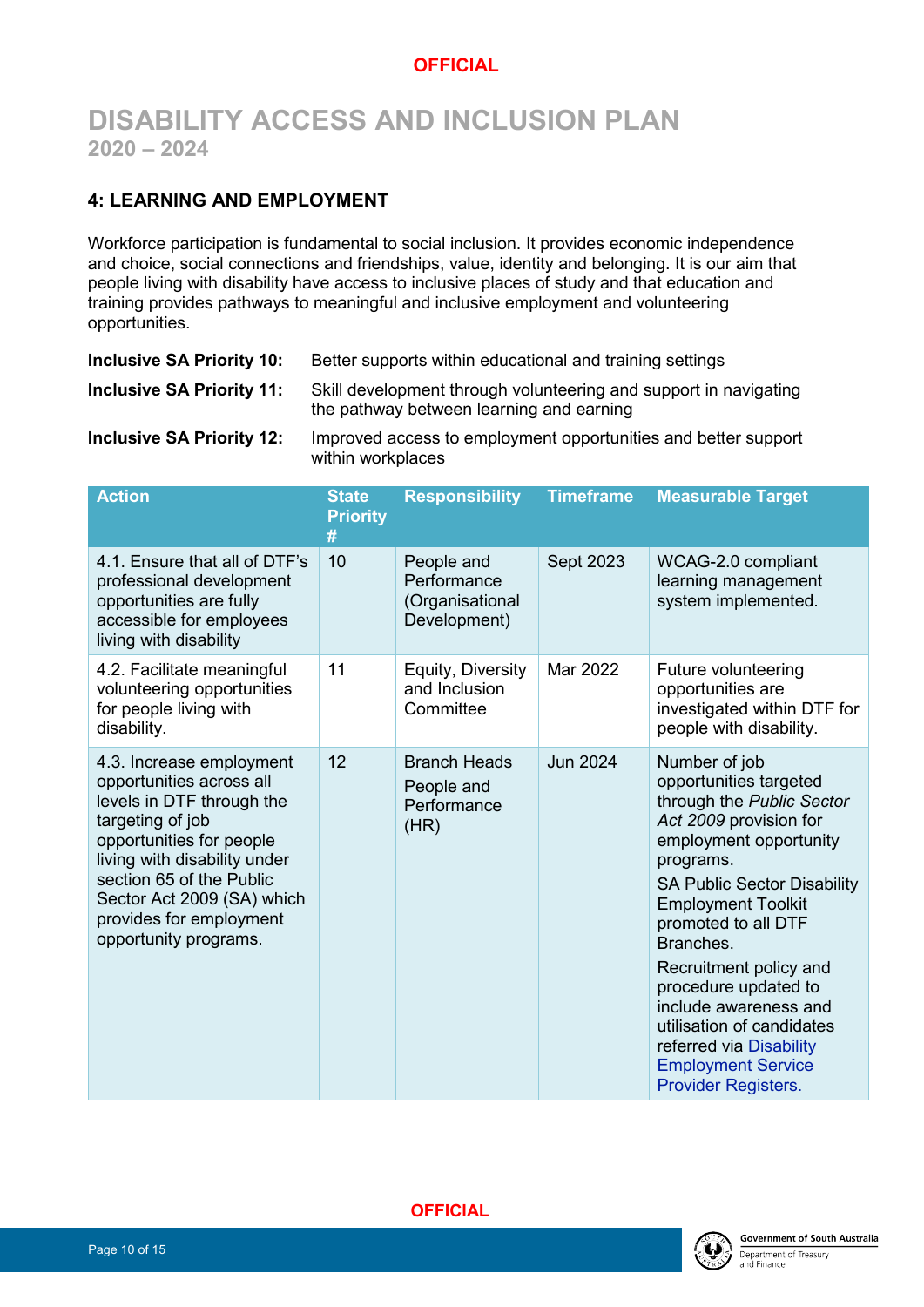# **DISABILITY ACCESS AND INCLUSION PLAN 2020 – 2024**

| <b>Action</b>                                                                                                                                                                                    | <b>State</b><br><b>Priority</b><br># | <b>Responsibility</b>                                                                                                         | <b>Timeframe</b>               | <b>Measurable Target</b>                                                                                                                                                                                                                                                                                                                                                                                        |
|--------------------------------------------------------------------------------------------------------------------------------------------------------------------------------------------------|--------------------------------------|-------------------------------------------------------------------------------------------------------------------------------|--------------------------------|-----------------------------------------------------------------------------------------------------------------------------------------------------------------------------------------------------------------------------------------------------------------------------------------------------------------------------------------------------------------------------------------------------------------|
| 4.4. Increase awareness of<br>selection panels to ensure<br>that inclusive language and<br>relevant support is provided<br>to any applicants who have<br>disclosed that they have<br>disability. | 12                                   | People and<br>Performance<br>(HR)                                                                                             | Mar 2022                       | Appropriate guidance<br>included on the<br>recruitment intranet page<br>and selection panel<br>resources about disability<br>access and inclusion.<br>Step included on HR<br>recruitment and selection<br>checklist for the panel to<br>ask all shortlisted<br>applicants whether they<br>require any adjustments or<br>assistance to participate in<br>the interview.                                          |
| 4.5. Ensure response to<br>individual staff needs for<br>workplace modifications or<br>support is undertaken                                                                                     | 12                                   | <b>Branch Heads</b><br>(supported by<br>WHS).<br><b>Branch Heads</b><br>(supported by<br>$HR$ ).<br>People and<br>Performance | Ongoing<br>Ongoing<br>Dec 2022 | Percentage of ergonomic<br>corrective actions closed<br>within 1 month.<br><b>Relevant Disability Service</b><br>Providers engaged where<br>required to support staff.<br>Guidance on reasonable<br>adjustment for employees<br>with disability is<br>considered/included within<br>DTF's policy/procedure<br>framework.                                                                                        |
| 4.6. Engage a person with<br>disability through a capacity<br>building pilot service<br>offering.                                                                                                | 12                                   | <b>CTP Regulator</b>                                                                                                          | Dec 2021<br>Mar 2022           | Employ a person with<br>disability for a 12 month<br>capacity building<br>placement at the CTP<br>Regulator.<br><b>Employee secures</b><br>ongoing employment after<br>the placement concludes.<br>Deliver a pilot<br>person-centred service<br>offering that can be used<br>by SA public sector<br>agencies to support a<br>person with disability<br>capacity build to<br>confidently enter the<br>workforce. |



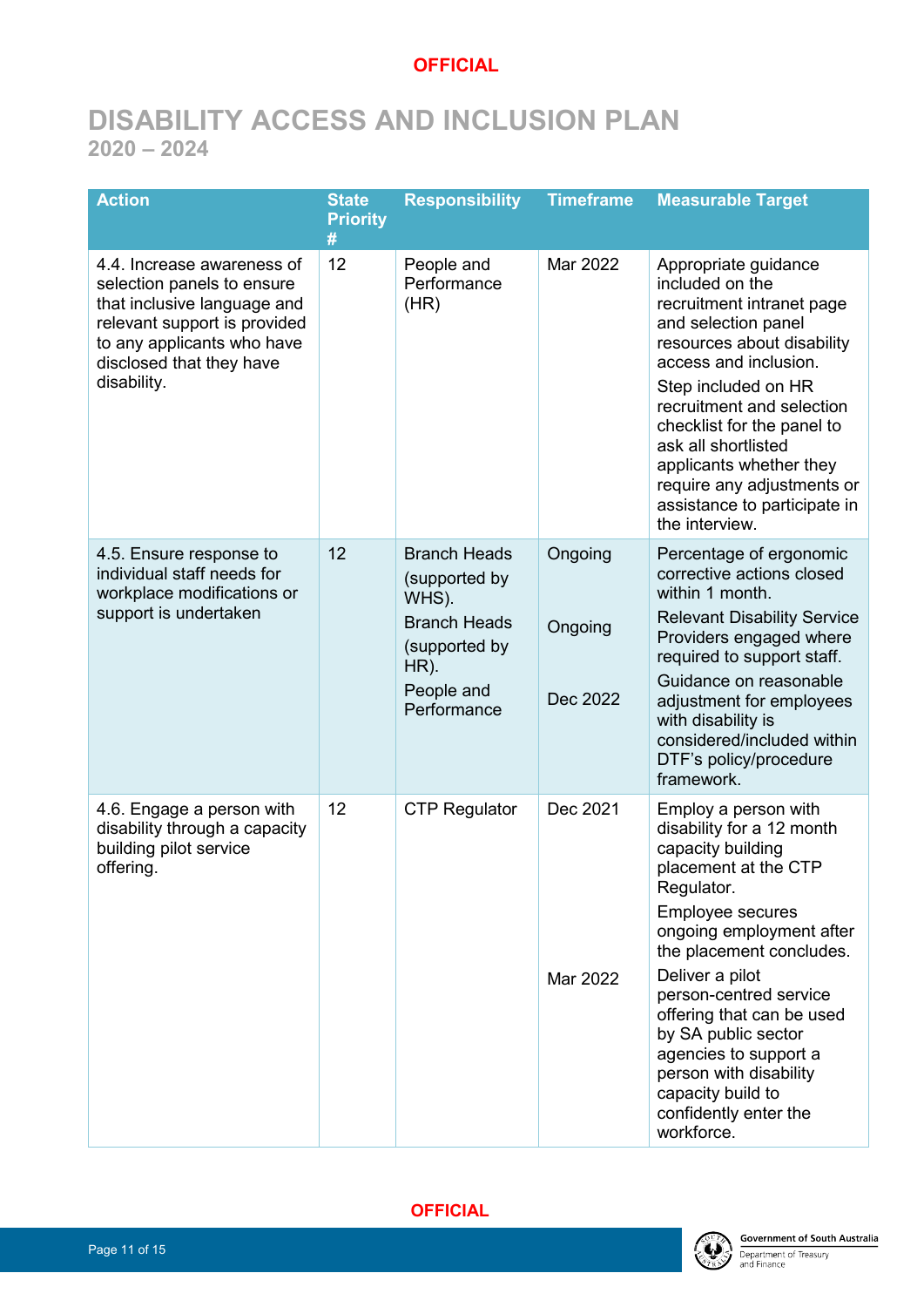# **DISABILITY ACCESS AND INCLUSION PLAN 2020 – 2024**

## <span id="page-11-0"></span>**DISABILITY ACCESS AND INCLUSION PLAN DEVELOPMENT AND IMPLEMENTATION**

## **Consultation**

Consultation and collaboration occurred with the following key stakeholders and feedback received informed the final version of our DAIP:

- People and Performance team, DTF
- Branch Executive Directors, DTF
- Equity, Diversity and Inclusion committee, DTF
- DTF employees who have identified as living with disability
- Across-government DAIP Consultation Community of Practice
- SA Public Sector Disability Employment Reference Group
- Members of the public through the YourSAy Disability Access and Inclusion Plan consultation hub
- Department of Human Services Disability Engagement Group

Our DAIP will undergo regular reviews and updates. While the official public consultation period for DTF's DAIP has now closed, feedback is still welcome at any time. To provide feedback, you can call us on +61 8 8226 9500 (call-back service), email us at [commservices@sa.gov.au](mailto:commservices@sa.gov.au) or write to us at GPO Box 1045, Adelaide SA 5001.

## **Relationship to other policies, strategies, frameworks**

This DAIP supports and complements the following policies and procedures:

- DTF Equity, Diversity and Inclusion Strategy
- DTF Wellbeing for Our People Policy and Plan 2018–20
- DTF Fair Treatment in the Workplace Procedure
- DTF Flexible Working Arrangement Policy and Procedure
- DTF Ergonomic Issue Guideline for Managers
- DTF Standing Desk Ergonomic Setup Guideline
- Government of South Australia Online Accessibility Policy
- South Australian Public Sector Disability Employment Strategy and Plan 2020–21

The development of this DAIP was guided by the following action, conventions, plans and organisations:

- [Inclusive SA: State Disability Inclusion Plan 2019 -](https://dhs.sa.gov.au/services/disability/inclusive-sa/state-plan) 2023
- *[Disability Inclusion Act 2018 \(SA\)](https://www.legislation.sa.gov.au/LZ/C/A/DISABILITY%20INCLUSION%20ACT%202018.aspx)*
- *[Disability Discrimination Act 1992](https://www.legislation.gov.au/Details/C2018C00125)*
- [United Nations Conventions on the Rights of Persons with Disabilities](https://www.humanrights.gov.au/our-work/disability-rights/united-nations-convention-rights-persons-disabilities-uncrpd)
- *[Equal Opportunity Act 1984](https://www.legislation.sa.gov.au/LZ/C/A/Equal%20Opportunity%20Act%201984.aspx)*
- [Australian Human Rights Commission](https://www.humanrights.gov.au/our-work/education/face-facts-disability-rights)
- *[The South Australian Equal Opportunity Act 1984](https://www.legislation.sa.gov.au/lz/c/a/equal%20opportunity%20act%201984.aspx)*

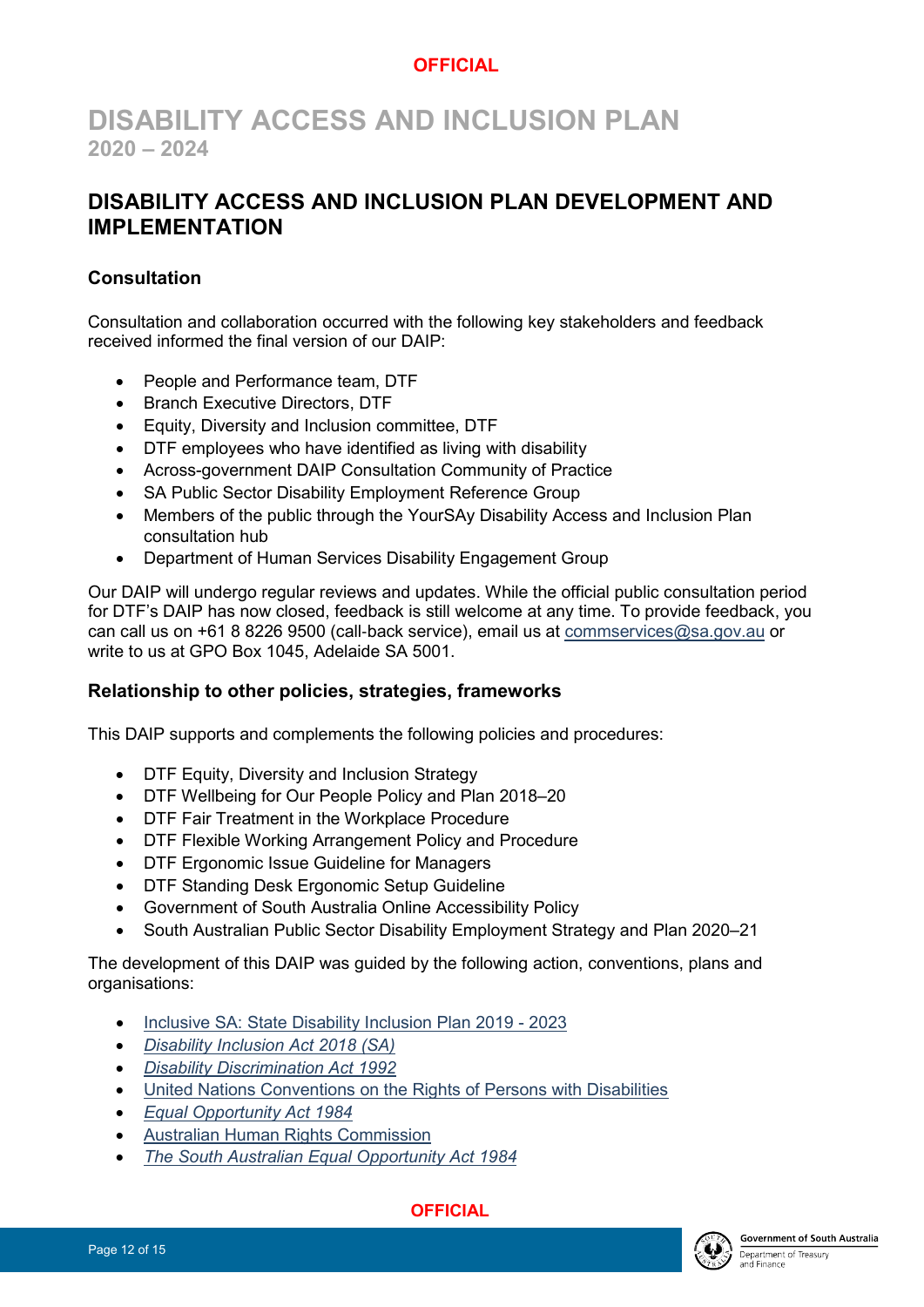# **DISABILITY ACCESS AND INCLUSION PLAN 2020 – 2024**

### **Examples of previous achievements**

- Policy development on the 2013 reforms to South Australian Compulsory Third Party insurance scheme, including the creation of the Lifetime Support Scheme for people who suffer catastrophic injuries in motor vehicle accidents.
- Provision of ongoing policy and financial advice on the NDIS and support for the state's commitment to the National Disability Agreement, through the State's Disability Plan 'Inclusive SA' (2019-2023). This work has involved: Active membership on national intergovernmental groups considering national disability reform; Participating in negotiating the parameters for the various intergovernmental NDIS agreements; and Continuous evaluation of the relevant agreements and the sector taking into account NDIS scheme performance, market development and the state's ongoing financial commitment and obligations.
- CTP Insurance Regular website approved by the Royal Society for the Blind.
- Language help information available on DTF websites and access to the Interpreting and Translating Centre to provide professional interpreting services
- Employment of staff member with disability in the Budget and Performance Branch, through a specific provision in the Public Sector Act.
- Redesign of several office spaces to facilitate better access for people with disability (Levels 5, 8, 10 and 19 of Wakefield House; Levels 1, 2, 5, 6 and 7 of the State Administration Centre)
- Work Health and Safety (WHS) Advisory Service working with industry to make workplaces safe and ensure compliance. SafeWork SA's WHS Advisors work directly with businesses to gain an understanding of the work being undertaken and the diversity of the workforce before providing tailored advice to ensure all workers, no matter their needs, have a safe work environment.

#### **Acknowledgements**

Our DAIP was developed with guidance and assistance from DTF employees who identify as living with disability. DTF gives special thanks to those employees for sharing their advice, insights and lived experience during the development of this plan.

#### **Implementation process**

The DTF Equity, Diversity and Inclusion (ED&I) Committee in partnership with the People and Performance branch will support the monitoring and implementation of the DAIP. Progress against the plan will be reported to the DTF Executive Leadership Group annually in June, the Minister for Human Services by 31 October each year and in DTF's Annual Report. In accordance with the Act, DTF will formally review the DAIP at least every four years. We will launch this DAIP to our staff and stakeholders and communicate regularly about our ongoing commitment to ensuring the rights of people living with disability are upheld across our department and in the community.

As this is DTF's very first DAIP, we are working towards determining our baseline data for future reporting purposes. This will be improved over the life of the DAIP and incorporated into future DAIPs.

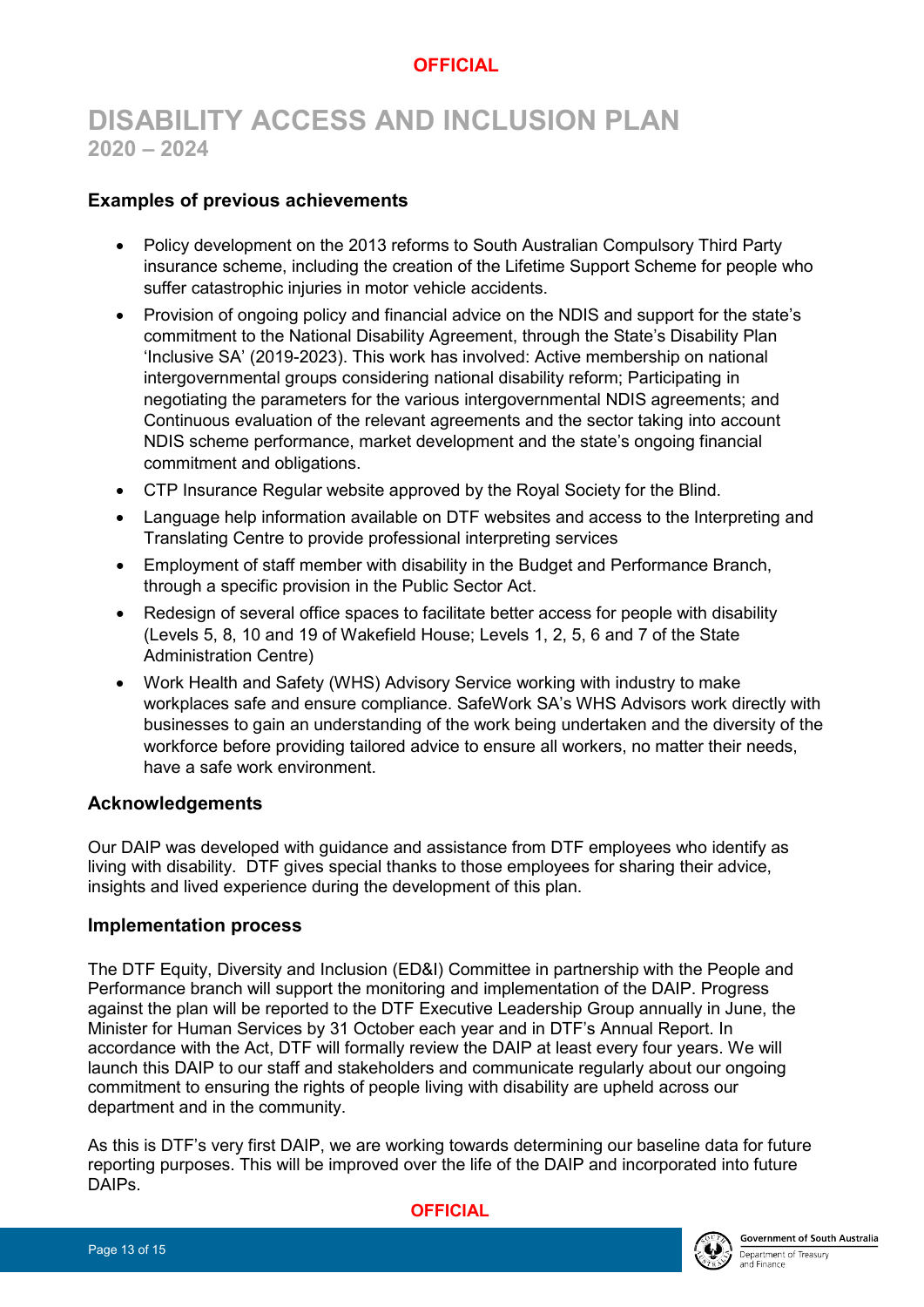# **DISABILITY ACCESS AND INCLUSION PLAN 2020 – 2024**

# <span id="page-13-0"></span>**GLOSSARY AND DEFINITIONS**

#### **DAIP**

Disability Access and Inclusion Plan. This is prepared by State authorities for their own agency, department or council area.

#### **State Authority**

As defined in the Disability Inclusion Act 2018 (SA) to include a government department, an agency or instrumentality of the Crown, a local council constituted under the Local Government Act 1999 (SA) or any other person or body declared by regulations to be included.

#### **Disability**

Disability is defined in Part 1 – Preliminary, Section 3 of the *Disability Inclusion Act 2018* as: *Disability*, in relation to a person, includes long-term physical, psycho-social, intellectual, cognitive, neurological or sensory impairment, or a combination of any of these impairments, which in interaction with various barriers may hinder the person's full and effective participation in society on an equal basis with others

#### **Accessibility**

Accessibility is about ensuring that people with disability have equal access to programs, employment, training, goods and services, premises, communication, information and technology.

#### **Inclusion**

Inclusion is about embracing and harnessing our diverse resources. It is about removing attitudinal, behavioural and physical barriers so that everyone feels valued and respected, has equal access to opportunities, and is empowered to participate and contribute their skills and perspectives to their workplace and society.

#### **Unconscious bias**

Unconscious bias refers to a bias that we are unaware of, happens automatically and which happens outside of our control. It is our brain's way of making quick judgments and assessments of people and situations, using our background, cultural environment and personal experiences over our lifespan. Unconscious bias is reflected in the prejudices and stereotypes that are deeply seated within us as a result of our socialisation.

#### **People and Performance**

People and Performance is a business unit of DTF. The People and Performance business unit comprises the following teams: Communications and Digital Engagement Team; Business Performance and Reporting; Human Resources; Organisational Development; and Work Health and Safety.